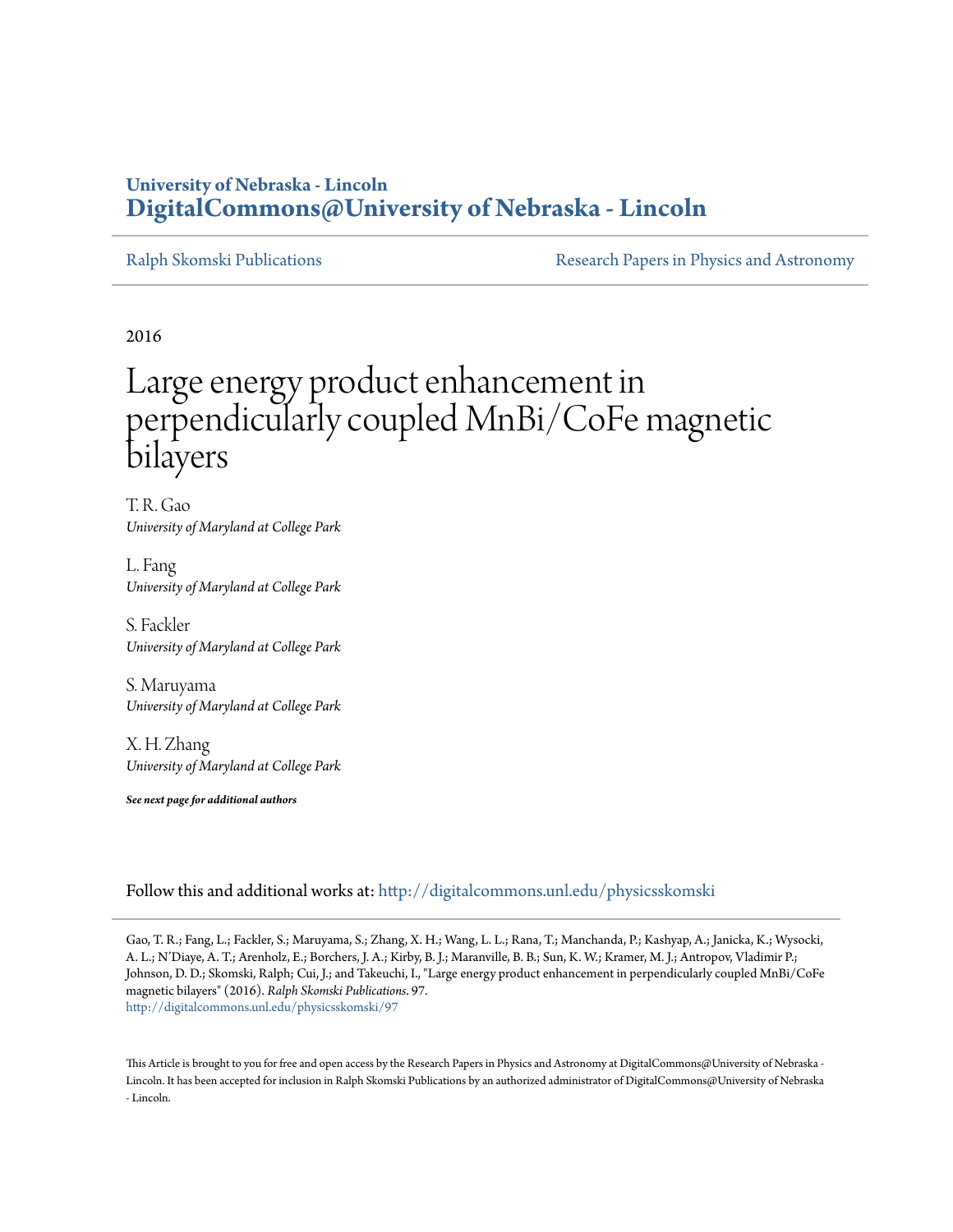### **Authors**

T. R. Gao, L. Fang, S. Fackler, S. Maruyama, X. H. Zhang, L. L. Wang, T. Rana, P. Manchanda, A. Kashyap, K. Janicka, A. L. Wysocki, A. T. N'Diaye, E. Arenholz, J. A. Borchers, B. J. Kirby, B. B. Maranville, K. W. Sun, M. J. Kramer, Vladimir P. Antropov, D. D. Johnson, Ralph Skomski, J. Cui, and I. Takeuchi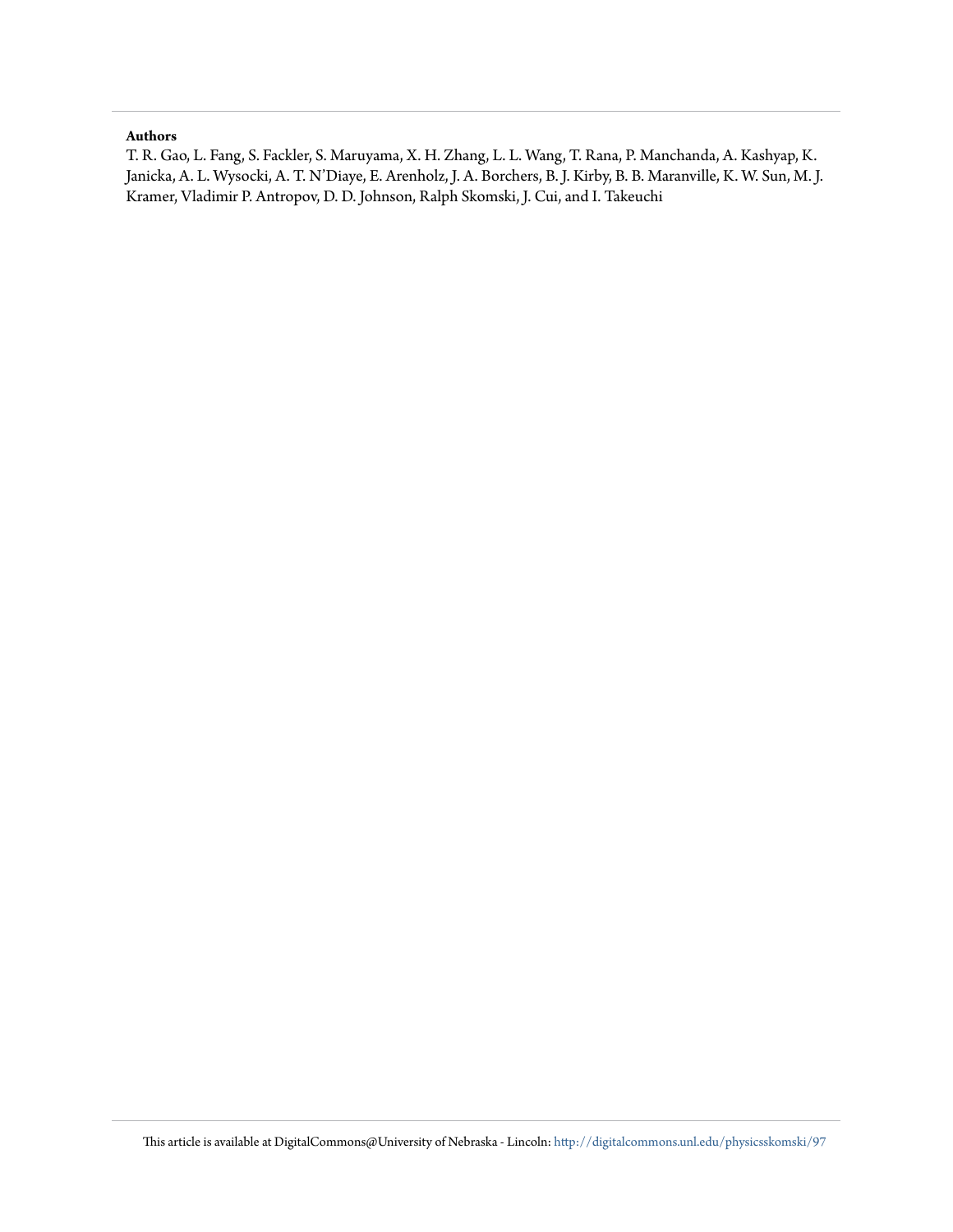### **Large energy product enhancement in perpendicularly coupled MnBi/CoFe magnetic bilayers**

T. R. Gao,<sup>1</sup> L. Fang,<sup>1</sup> S. Fackler,<sup>1</sup> S. Maruyama,<sup>1</sup> X. H. Zhang,<sup>1</sup> L. L. Wang,<sup>2</sup> T. Rana,<sup>3,4</sup> P. Manchanda,<sup>3</sup> A. Kashyap,<sup>4,5</sup> K. Janicka,  $^2$  A. L. Wysocki,  $^2$  A. T. N'Diaye,  $^6$  E. Arenholz,  $^6$  J. A. Borchers,  $^7$  B. J. Kirby,  $^7$  B. B. Maranville,  $^7$  K. W. Sun,  $^2$ 

M. J. Kramer, <sup>2</sup> V. P. Antropov, <sup>2</sup> D. D. Johnson, <sup>2,8</sup> R. Skomski, <sup>3</sup> J. Cui, <sup>9</sup> and I. Takeuchi<sup>1,\*</sup>

<sup>1</sup>*Department of Materials Science and Engineering, University of Maryland, College Park, Maryland 20742, USA*

<sup>2</sup>*Division of Materials Science and Engineering, Ames Laboratory, U.S. Department of Energy, Ames, Iowa 50011, USA*

<sup>3</sup>*Department of Physics and Astronomy and Nebraska Center for Materials and Nanoscience, University of Nebraska,*

*Lincoln, Nebraska 68588, USA*

<sup>4</sup>*Department of Physics, The LNM Institute of Information Technology, Jaipur, Rajasthan, India* <sup>5</sup>*School of Basic Science, Indian Institute of Technology, Mandi, Himachal Pradesh, India*

<sup>6</sup>*Advanced Light Source, Lawrence Berkeley National Laboratory, Berkeley, California 94720, USA*

<sup>7</sup>*NIST Center for Neutron Research, National Institute of Standards and Technology, Gaithersburg, Maryland 20899, USA*

<sup>8</sup>*Department of Materials Science and Engineering, Iowa State University, Ames, Iowa 50011, USA*

<sup>9</sup>*Energy and Environment Directorate, Pacific Northwest National Laboratory, Richland, Washington 99354, USA* (Received 29 December 2015; revised manuscript received 4 May 2016; published 29 August 2016)

We demonstrate substantial enhancement in the energy product of MnBi-based magnets by forming robust ferromagnetic exchange coupling between a MnBi layer and a thin CoFe layer in a unique perpendicular coupling configuration, which provides increased resistance to magnetization reversal. The measured nominal energy product of 172 kJ/m<sup>3</sup> at room temperature is the largest value experimentally attained for permanent magnets free of expensive raw materials. Our finding shows that exchange-coupled MnBi/CoFe magnets are a viable option for pursuing rare-earth-free magnets with energy products approaching those containing rare-earth elements.

DOI: [10.1103/PhysRevB.94.060411](http://dx.doi.org/10.1103/PhysRevB.94.060411)

Finding rare-earth-free alternatives to Nd- and Sm-based permanent magnets has emerged as an urgent technological challenge due to the global economic impact of price instability of rare-earth elements. Among possible candidates, MnBi is one of the few compounds with appreciable intrinsic magnetocrystalline anisotropy. MnBi exhibits coercivity of up to 1.6 T at room temperature [\[1\]](#page-5-0), and it increases to values as large as  $2.6$  T at  $550$  K  $[1,2]$ . The high coercivity of MnBi arises from its magnetocrystalline anisotropy, about 1.6 MJ/m<sup>3</sup>, and it is very favorable for high-temperature applications, such as in hybrid electric vehicles, but its saturation magnetization is only about  $M_s = 640 \text{ kA/m}$  [\[3,4\]](#page-5-0), limiting the highest achievable energy product to 128 kJ*/*m3. The formation of exchange-coupled hard/soft composites is therefore an attractive path to pursue high-energy products in MnBi-based magnets [\[5,6\]](#page-6-0).

Exchange coupling is ubiquitous in magnetic systems, governing the overall performance of complex magnetic heterostructures and composite materials. Since originally proposed by Kneller and Hawig [\[7\]](#page-6-0), exchange-coupled nanocomposite permanent magnets have been extensively studied theoretically and experimentally as a means to bolster the energy product of permanent magnets  $[8-14]$ . To study the efficacy of exchange coupling in MnBi/soft-magnetic systems, we used density functional theory (DFT) [\[15,16\]](#page-6-0) to screen candidates and their most favorable interfaces and layer thicknesses [\[17\]](#page-6-0). Mn atoms in compounds often favor antiferromagnetic (AFM) sublattices at room temperature [\[18\]](#page-6-0), and in considering exchange coupling, it is not clear *a priori* whether ferromagnetic (FM) exchange necessary for robust exchange coupling can be established at the interface between MnBi and  $Co<sub>x</sub>Fe<sub>1-x</sub>$ .

We performed DFT calculations to explore the interfacial energy differences  $\Delta \gamma = \gamma (AH) - \gamma (FM)$  between antiparallel (AFM) and parallel (FM) magnetic-moment alignments across the interface for MnBi/Co*x*Fe1−*<sup>x</sup>* exchange-coupled layers with different compositions and soft-layer thicknesses (see Fig. [1\)](#page-3-0). We calculated  $\Delta \gamma$  to identify the most favorable moment alignments. To rapidly assess the magnetic properties, namely, the energetically favored element (i.e., Co or Fe) at the interface, and the layer thickness that most favors FM alignment for best exchange coupling, we carried out an expedited scan using periodically repeating MnBi/Co*x*Fe1−*<sup>x</sup>* multilayers for trends (see Fig. [1\)](#page-3-0).

To explore trends, we built a multilayer interface as a commensurate stacking of slabs of varying thicknesses along MnBi(0001) and  $Co<sub>x</sub>Fe<sub>1-x</sub>$ . MnBi films are known to grow textured with the (0001) orientation [\[19\]](#page-6-0). Although bulk  $Co<sub>x</sub>Fe<sub>1-x</sub>$  is a solid solution [bcc (fcc) on the Fe-rich (Co-rich) side], for simplicity and speed, we used bcc(111) multilayers, allowing us to explore pure Co and Fe, as well as alternating Co and Fe layers in an ordered unit cell [Fig.  $1(a)$ ] with a magnetic moment of  $\sim$ 1.5 (2.6)  $\mu$ <sub>B</sub> on Co (Fe). Figure [1\(b\)](#page-3-0) shows that the Fe moments at the interface tend to align antiparallel to Mn moments, and the cell magnetization is reduced with a thicker Fe layer, while Co at the interface strongly favors the parallel spin alignment with Mn. For a given system, atomic positions and slab dimensions are aligned and relaxed, so  $Δγ$ reflects mostly the different magnetic alignments at a given slab thickness. The trend predicted by Fig.  $1(b)$  is that Co at the interface is more beneficial to the exchange coupling and Co-rich alloys favor FM coupling. We have also performed DFT calculations on the dependence of the coupling behavior

\*takeuchi@umd.edu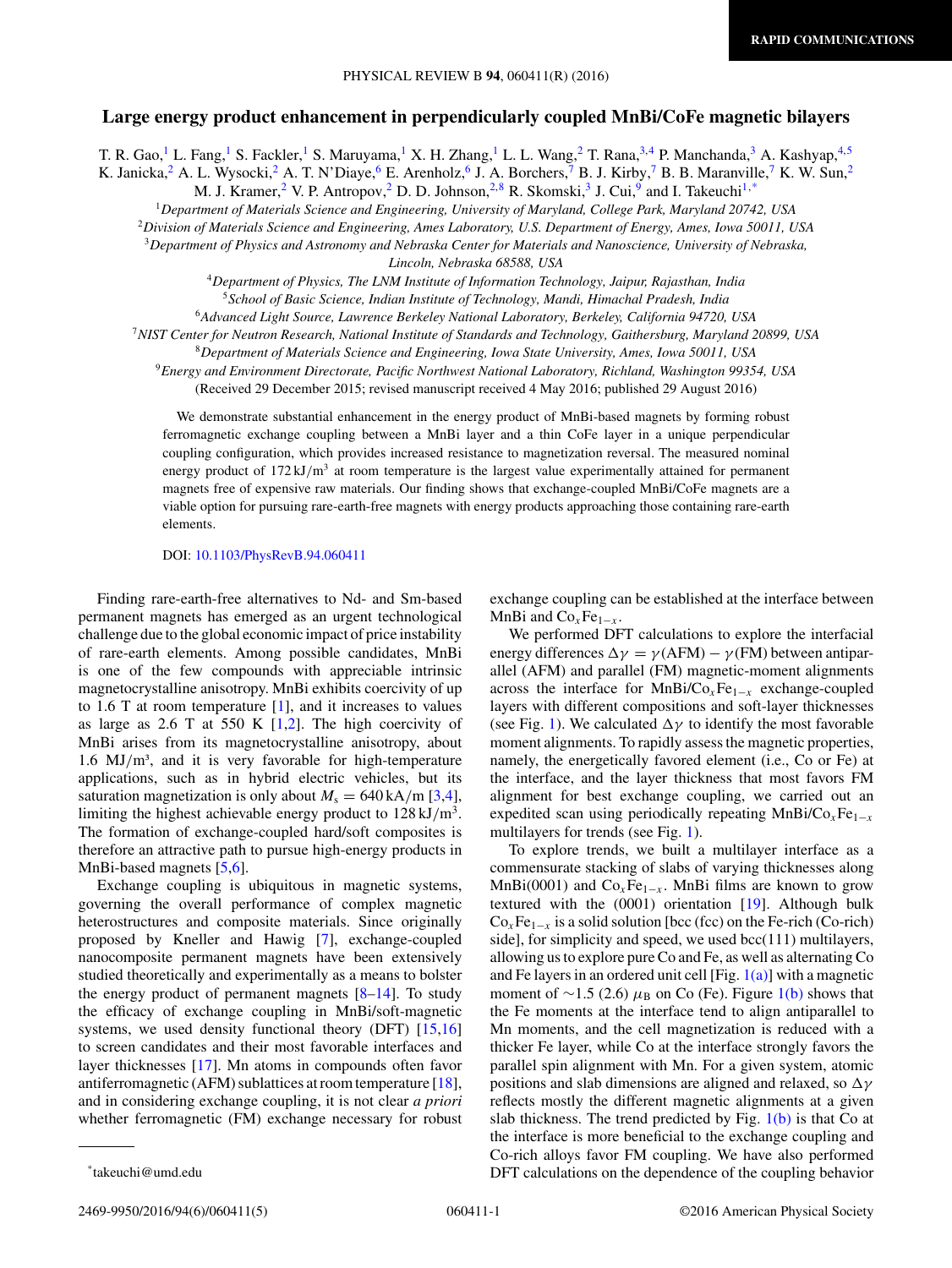

FIG. 1. Density functional theory modeling of MnBi/Co*x*Fe1−*<sup>x</sup>* interface. (a) Unit cell for periodically repeated MnBi(0001)/ bcc-CoFe(111), shown with alternating layers of Co (five layers) and Fe (four layers) with Co at the interfaces (corresponding to a Co<sub>0.56</sub>Fe<sub>0.44</sub> soft layer). Mn (gray), Bi (purple), Co (green), and Fe (gold) atoms and cell boundaries (lines) are shown. Arrows indicate (anti) parallel alignment of magnetic moments across the interface. (b) Interfacial energy difference  $\Delta \gamma$  as a function of atomic layers for multilayer cell (a) having pure bcc Co and Fe, and  $Co<sub>0.56</sub>Fe<sub>0.44</sub>$  $(Co<sub>0.44</sub>Fe<sub>0.56</sub>)$  with Co (Fe) at the interface.

on the thickness of the soft layer, and the predicted trend is that the strongest FM coupling for bilayers is found for a 2–3 nm Co-rich soft layer [\[17\]](#page-6-0).

Using this information, we then carried out experiments on thin-film bilayers as a model system consisting of 20 nm MnBi and soft-magnetic Co<sub>x</sub>Fe<sub>1−*x*</sub> of different compositions and thicknesses. To synthesize MnBi, Bi and Mn layers were sequentially deposited on Si(100) substrates at room temperature by a high-vacuum magnetron sputtering system (base pressure 10−<sup>8</sup> Torr) equipped with four sputtering guns. The room-temperature deposited Bi and Mn layers were post-annealed at 300 ◦C *in situ* in high vacuum to form MnBi films. The  $Co<sub>x</sub>Fe<sub>1-x</sub>$  layers with different compositions and thicknesses were deposited on top to establish exchange coupling after the annealed MnBi films are cooled down naturally to room temperature in vacuum. The bilayers were all capped with a 3 nm layer of Pt or  $SiO<sub>2</sub>$  to prevent oxidation, and we have checked that the capping does not affect the magnetic properties. The thicknesses of the films were checked using a scanning electron microscope, x-ray reflectometry, and transmission electron microscopy (TEM). Wavelength dispersive x-ray spectroscopy indicates a Mn/Bi atomic concentration ratio of 50:50. X-ray diffraction and TEM are used to determine the crystal structure and the interface structure between the MnBi and substrate. The magnetic properties are characterized by vibrating sample magnetometry (VSM), x-ray magnetic circular dichroism (XMCD), and polarized neutron reflectometry (PNR).

Magnetic properties of MnBi/Co<sub>x</sub>Fe<sub>1−*x*</sub> bilayer films with different thickness and composition combinations of  $\text{Co}_x\text{Fe}_{1-x}$ measured with VSM are shown in Fig. 2. MnBi thin films [(0001) oriented] grow with strong columnar texture leading to robust out-of-plane magnetic anisotropy [\[19\]](#page-6-0). On the other hand, soft-magnetic thin films Co*x*Fe1−*<sup>x</sup>* deposited on Si possess in-plane anisotropy due to shape anisotropy. We have discovered that perpendicularly exchange-coupled configuration of MnBi/Co*x*Fe1−*<sup>x</sup>* bilayers shown in Fig. 2(a)

<span id="page-3-0"></span>T. R. GAO *et al.* PHYSICAL REVIEW B **94**, 060411(R) (2016)



FIG. 2. Large energy product enhancement in perpendicularly coupled MnBi/ $\text{Co}_x\text{Fe}_{1-x}$  bilayers: (a) micromagnetic schematic of the bilayer spin structure in a moderately high reverse field. The arrows indicate the spin directions in the MnBi and  $\text{Co}_x\text{Fe}_{1-x}$  layers.  $t_0$  is the critical thickness above which the magnetization of the soft layer has a negative contribution to the total magnetization; (b) experimental hysteresis loops of a pure MnBi, MnBi/Co (3 nm), and of MnBi/Co (5 nm) bilayers with the magnetic field perpendicular to the film plane, and simulated hysteresis loop of MnBi/Co (3 nm) bilayer (green line). We note that magnetization values in the experimental curves have been adjusted to take into account a small amount of voids formed in the film ( $\approx$ 5% of the total film volume); (c) (*BH*)<sub>max</sub> of MnBi/Co<sub>*x*</sub>Fe<sub>1−*x*</sub> bilayers for different soft-layer compositions and thicknesses; (d) experimental  $(BH)_{\text{max}}$  as a function of Co concentration *x* of  $\text{Co}_x\text{Fe}_{1-x}$  for bilayers with 3 nm of soft layer. The uncertainty of 24 kA/m for the saturation magnetization of MnBi film in the text arises from the uncertainty in the thickness measurement.

with Co as the soft layer leads to a significant energy product enhancement. The optimum thickness of the MnBi layer was found to be 20 nm for maximizing the energy product. Figure 2(b) shows typical room-temperature outof-plane hysteresis loops of a MnBi (20 nm) layer, a MnBi (20 nm)*/*Co (3 nm) bilayer, and a MnBi (20 nm)*/*Co (5 nm) bilayer. The pure MnBi film shows strong perpendicular anisotropy with out-of-plane coercivity  $(H_C)$  of 1.6 T and saturation magnetization of  $600 \pm 24$  kA/m. By comparison, MnBi (20 nm)*/*Co (3 nm) and MnBi (20 nm)*/*Co (5 nm) bilayer films both exhibit reduced coercivity and enhanced remanence, indicating that a perpendicular exchange coupling is established between the MnBi and Co films [\[20,21\]](#page-6-0).

The initial magnetization of the single MnBi layer is nearly zero in small fields and exhibits a step in fields close to 0.3 T. Such steps normally indicate pinning-controlled magnetization reversal, but the columnar structure of the MnBi layer does not support the underlying lateral motion of domain walls. Our explanation of the initial curve is that the magnetic moment in each column is randomized after thermal demagnetization, meaning that half of the columnar moments point in a downward direction. In a field of about 0.3 T, the initially downward-pointing moments switch upward. In the MnBi/Co bilayers, the Co layer couples to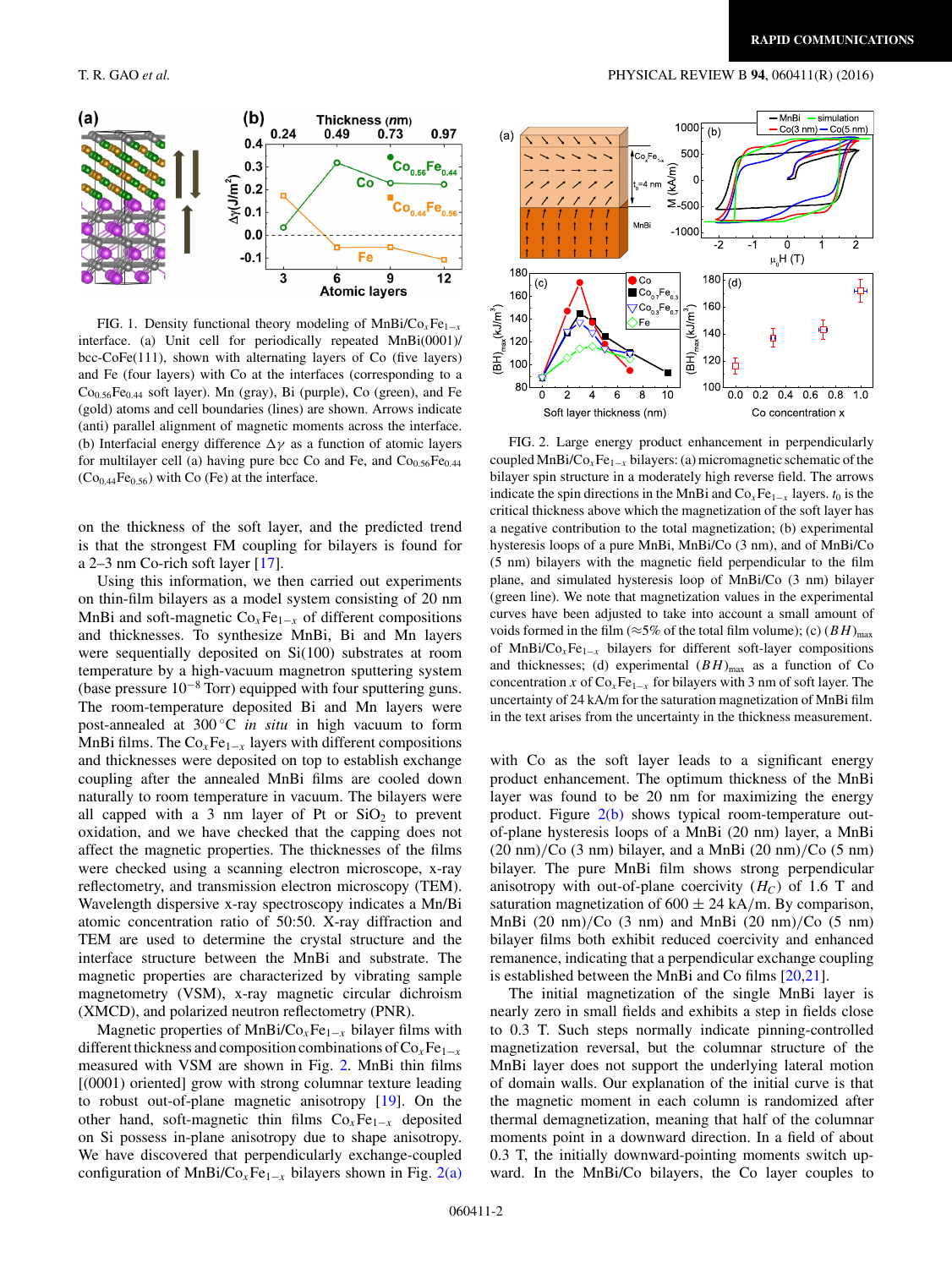neighboring columns ferromagnetically and thereby reduces the initial switching field.

We have systematically looked at the major hysteresis loops of bilayers with varying Co layer thicknesses (2–7 nm). While the bilayers with Co thicknesses larger than about 4 nm show marked steps in the hysteresis loops, the step feature is substantially diminished for Co thicknesses of less than 4 nm, indicating that the bilayer films undergo a transition from a rigidly exchange-coupled magnet to exchange-spring behavior as the soft-layer thickness is increased [\[22\]](#page-6-0).

Let us first consider the spin state at remanence, that is, in zero magnetic field. The magnetocrystalline anisotropy of the MnBi causes the Mn spins to be perpendicular to the film plane, and the robust exchange coupling between the MnBi and Co layers keeps the Co spins in the same direction as long as the Co layer is sufficiently thin. In a reverse field, the spins near the surface switch first, as shown in Fig.  $2(a)$ . The green curve in Fig. [2\(b\)](#page-3-0) shows the result of micromagnetic simulations for 3 nm Co, which were performed using a Monte Carlo method with the size of the micromagnetic block set to 1 nm.

The most striking feature of the present hard/soft exchange-coupled films is the significant enhancement of the nominal maximum energy product  $(BH)_{\text{max}}$ . Figure  $2(c)$ shows the energy products for MnBi/Co, MnBi/Co<sub>0.7</sub>Fe<sub>0.3</sub>, MnBi/Co<sub>0.3</sub>Fe<sub>0.7</sub>, and MnBi/Fe bilayers with different softlayer thicknesses [the demagnetization factor of  $D = 0.6$  was used for calculating  $(BH)_{\text{max}}$ ]. For all soft-layer compositions  $Co_xFe_{1-x}$ ,  $(BH)_{max}$  initially increases sharply with the soft layer thickness, reaches a maximum, and eventually decreases. The  $(BH)_{\text{max}}$  of pure MnBi films is  $89(\pm 6.2) \text{ kJ/m}^3$ , and it increases to  $172(\pm 8.6) \text{ kJ/m}^3$  for 3 nm Co and then gets reduced to  $95(\pm 5.7)$  kJ/m<sup>3</sup> for 7 nm Co. Composition-wise, for the optimum soft-layer thickness of 3 nm, we found that the energy product monotonically increases with the Co concentration [Fig.  $2(d)$ ]. This result is consistent with the DFT prediction of robust ferromagnetic interface exchange for large Co contents *x*.

Figure  $2(a)$ , obtained by analytical calculations, summarizes the spin state during magnetization reversal for soft  $Co<sub>x</sub>Fe<sub>1-x</sub>$  layers slightly thicker than 4 nm. The soft-layer spins near the surface reverse first and exert a torque that depends on field strength and the soft-layer thickness. With increasing reverse field, the torque increases and eventually causes the hard MnBi layer to reverse at *Hc*.

Depending on the soft-layer thickness, there are two regimes in the spin reversal behavior. In layers thicker than about 4 nm, the top spins rotate easily, because the finite exchange stiffness in the soft layer, of the order of 10 pJ*/*m [\[23\]](#page-6-0), limits the effect of the interface exchange to a few nanometers. This is clearly visible in the experimental blue curve (Co layer: 5 nm) in Fig.  $2(b)$ : compared to the red line (Co layer: 3 nm), the remanence is reduced and magnetization rapidly decreases in the second quadrant. For soft-layer thicknesses of less than 4 nm, the top spins are difficult to reverse, and relatively high reverse fields are necessary to rotate them into the film plane. This unique perpendicular coupling configuration has two advantages. First, the soft-layer spins close to the interface with MnBi maintain a large perpendicular magnetization component even in reverse fields, as depicted in Fig. [2\(a\).](#page-3-0) Second, since the magnetization of  $Co<sub>x</sub>Fe<sub>1-x</sub>$  is





FIG. 3. X-ray magnetic circular dichroism (XMCD): Outof-plane element-sensitive XMCD hysteresis loops for MnBi  $(20 \text{ nm})/\text{Co}_{0.7}\text{Fe}_{0.3}$  (5 nm) Mn (a), Co (b), and Fe (c).

higher than that of MnBi, shape anisotropy favors an in-plane orientation of the magnetization in regions farther away from the hard-soft interface. This preferred magnetization direction has a positive effect in the second quadrant of the hysteresis loop, where the energy product is determined: it stabilizes the magnetization of the soft layer against downward rotation. The result is an enhanced energy product, as displayed in Fig. [2\(c\).](#page-3-0) It is also important to note that this mechanism survives in the bulk if one aims at stacking these bilayers in a superlattice-like configuration.

To obtain layer-specific experimental information, we performed XMCD measurements with energy of 165 eV at the Beam Line 4.0.2 at the Advanced Light Source. Figures  $3(a)-3(c)$  show typical element-specific "local" hysteresis loops for Mn, Co, and Fe in bilayers with 5 nm  $Co<sub>0.7</sub>Fe<sub>0.3</sub>$ , where the magnetic field is parallel to the polarized x-ray beam and perpendicular to the sample surface. The hysteresis loop of Mn [Fig.  $3(a)$ ] reveals an out-of-plane Mn coercivity of 1.4 T. The out-of-plane coercivities of Co and Fe are much smaller (about 0.2 mT), but the clear broadening of the hysteresis-loop widths at the coercivity of Mn [the arrows in Figs.  $3(b)$  and  $3(c)$ ] indicate coupling to the Mn moments. Since XMCD is a surface-sensitive method, it preferentially monitors the spins at the surface. As a consequence, Figs.  $3(b)$ and  $3(c)$  are basically the hysteresis loops for the surface spins in Fig.  $2(a)$ . The simulation of the x-ray absorption spectrum and XMCD signal [\[17\]](#page-6-0) also confirm that the magnetization direction in the  $Co<sub>0.7</sub>Fe<sub>0.3</sub>$  layer is depth dependent and cants towards the film plane as the distance from the MnBi interface increases.

A very direct verification of the complex MnBi/Co*x*Fe1−*<sup>x</sup>* spin configuration is provided by PNR measurements carried out at Polarized Beam Reflectometer and Multiple Angle Grazing Incidence K (vector) reflectometers at the NIST Center for Neutron Research [\[24\]](#page-6-0). In one set of measurements at room temperature, we tracked the field-dependent evolution of the local spin structure in MnBi  $(29 \text{ nm})/\text{Co}_{0.7}\text{Fe}_{0.3}$ (4 nm) bilayer with a Pt capping layer of approximately 6 nm. After first saturating the out-of-plane magnetization in a large positive perpendicular field (2000 mT), a negative out-of-plane field was applied, changing from −5 mT to −700 mT. For all measurements the raw data were corrected for instrumental effects such as polarization efficiency (*>*97%), background, and beam footprint  $[25]$ . The magnetization magnitude can be directly calculated from the magnetic scattering length density (SLD) since it is directly proportional. These profiles, which are shown in Fig. [4,](#page-5-0) thus provide a measure of the depth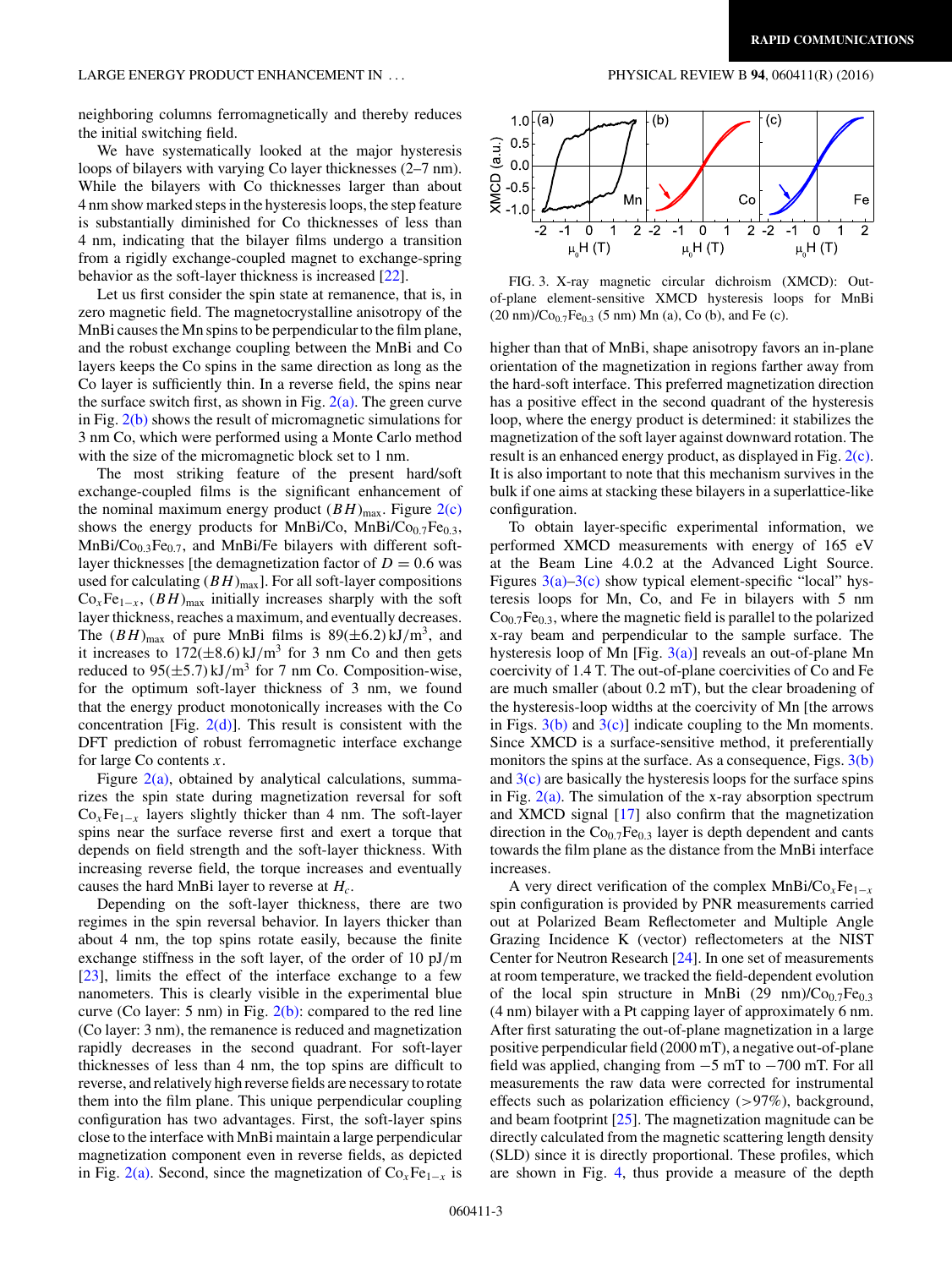

FIG. 4. Reversal mode in MnBi/Co<sub>0.7</sub>Fe<sub>0.3</sub> is probed by polarized neutron reflectometry: (a) depth profiles of the structure.  $Co_{0.7}Fe_{0.3}$ and MnBi layer regions are indicated by green and light blue, respectively. (b), (c) In-plane component of the magnetization (red lines) obtained from fits to polarized neutron reflectometry measurements where the bilayer was first magnetized in the out-of-plane directions (+2000 mT), and reversed out-of-plane field was applied in the order of −5 mT (b), and −200 mT (c). Yellow and brown denote the  $Co<sub>0.7</sub>Fe<sub>0.3</sub>$  and MnBi in the OOMMF simulation insets. In (b) and (c), the blue arrows describe the magnetic field direction and the short black arrows depict the corresponding successive evolution of the magnetization profile.

dependence of the nuclear composition, in-plane magnetization magnitude and in-plane magnetization direction, all averaged across the sample plane since the neutron coherence length within this plane is approximately 100 *μ*m.

Figure  $4(a)$  shows the nuclear depth profile obtained from fits to the non-spin-flip data [\[24\]](#page-6-0). The structural SLD is equal to the number density of the material times the neutron scattering length characteristic of the material. The depth profiles for the in-plane magnetization obtained from freeform fits [\[25\]](#page-6-0) to the spin-flip reflectometry data taken in the out-of-plane fields of −5 mT and −200 mT after saturating it in 2000 mT are shown in (b) and (c), respectively. The approximate boundaries between the nominal MnBi, Co<sub>0.7</sub>Fe<sub>0.3</sub>, and Pt layers are designated on these profiles. The obtained depth profile of magnetization indicates that the in-plane component of the magnetization is mostly isolated within the  $Co<sub>0.7</sub>Fe<sub>0.3</sub>$ layer in a field of −5 mT following positive saturation. Higher field data are consistent with a gradual spreading of the

#### <span id="page-5-0"></span>T. R. GAO *et al.* PHYSICAL REVIEW B **94**, 060411(R) (2016)

magnetization into the top region of the MnBi layer as the field begins to increase. The cartoonlike insets in Figs.  $4(b)$ and  $4(c)$ , which use magnetization angles from the object oriented micromagnetic framework (OOMMF) simulations, show the spin structures corresponding to the experimental neutron reflectometry data. The numerical cell size used in the OOMMF calculation in Fig. 4 was the same as in the micromagnetic simulations in Fig. [2.](#page-3-0) For the materials constants, literature data were used [\[26\]](#page-6-0), as well as a spontaneous magnetization of 576 kA*/*m and an exchange stiffness of 8 pJ*/*m for MnBi. The analytical calculations were performed by constructing a nonlinear micromagnetic energy function from approximate magnetization modes and numerically evaluating the function [\[26–29\]](#page-6-0). Figure 4 is consistent with the above-outlined micromagnetic spin structure, indicating that our theoretical analyses (DFT, micromagnetism) and experiments (magnetic, XMCD, neutron reflectometry) provide a coherent scientific description of this intriguing system.

In conclusion, we have demonstrated robust ferromagnetic exchange coupling between MnBi and a soft-magnetic layer  $Co<sub>x</sub>Fe<sub>1-x</sub>$  that results in nominal energy products as large as  $172 \text{ kJ/m}^3$  at room temperature. The physical origin of this energy product is a unique perpendicular coupling configuration, which provides increased resistance to magnetization reversal, and involves the micromagnetic stabilization (or "vertical pinning") of the soft-magnetic layer in the second quadrant of the hysteresis loop. While the unique coupling was observed in a bilayer system, the physics is not dependent on the bilayer geometry. Significant strides have been made in synthesis of magnetic particles with aligned magnetization for exchange coupling over the years [\[30–32\]](#page-6-0). Given that the present perpendicular coupling effect does not disappear if bilayers are stacked in a superlattice configuration to form three-dimensional magnet structures, it is not unreasonable to imagine synthesis of exchange-coupled anisotropic MnBi/Co magnets in the near future, opening the door for rare-earth-free bulk magnets with high-energy products [\[33\]](#page-6-0). While MnBi/Co is not expected to replace the Nd-Fe-B magnets for highend applications requiring  $400 \text{ kJ/m}^3$  [\[34\]](#page-6-0), there are many midrange applications requiring <sup>∼</sup>100–200 kJ*/*m3, where new magnets such as MnBi/Co may play a significant role and replace Ba-Sr ferrite, Alnico, and even Sm-Co in the future.

We acknowledge valuable discussions with P. Fischer, J. C. Zhao, D. Arnold, and S. Lofland. Funding for this project was from the Department of Energy ARPA-E REACT (Grant No. 0472-1549). Additional support (computational methods development) at Ames Laboratory was from the Department of Energy, Office of Basic Energy Science, Division of Materials Science and Engineering. Ames Laboratory is operated for the U.S. DOE by Iowa State University under Contract No. DE-AC02-07CH11358.

- [1] J. B. Yang, W. B. Yelon, W. J. James, Q. Cai, S. Roy, and N. Ali, [J. Appl. Phys.](http://dx.doi.org/10.1063/1.1451306) **[91](http://dx.doi.org/10.1063/1.1451306)**, [7866](http://dx.doi.org/10.1063/1.1451306) [\(2002\)](http://dx.doi.org/10.1063/1.1451306).
- [3] E. Adams, W. M. Hubbard, and A. M. Syeles, [J. Appl. Phys.](http://dx.doi.org/10.1063/1.1702032) **[23](http://dx.doi.org/10.1063/1.1702032)**, [1207](http://dx.doi.org/10.1063/1.1702032) [\(1952\)](http://dx.doi.org/10.1063/1.1702032).
- [2] [N. V. R. Rao, A. M. Gabay, and G. C. Hadjipanayis,](http://dx.doi.org/10.1088/0022-3727/46/6/062001) J. Phys. D: Appl. Phys. **[46](http://dx.doi.org/10.1088/0022-3727/46/6/062001)**, [062001](http://dx.doi.org/10.1088/0022-3727/46/6/062001) [\(2013\)](http://dx.doi.org/10.1088/0022-3727/46/6/062001).
- [4] X. Guo, X. Chen, Z. Altounian, and J. O. Ström-Olsen, [Phys. Rev. B](http://dx.doi.org/10.1103/PhysRevB.46.14578) **[46](http://dx.doi.org/10.1103/PhysRevB.46.14578)**, [14578](http://dx.doi.org/10.1103/PhysRevB.46.14578) [\(1992\)](http://dx.doi.org/10.1103/PhysRevB.46.14578).